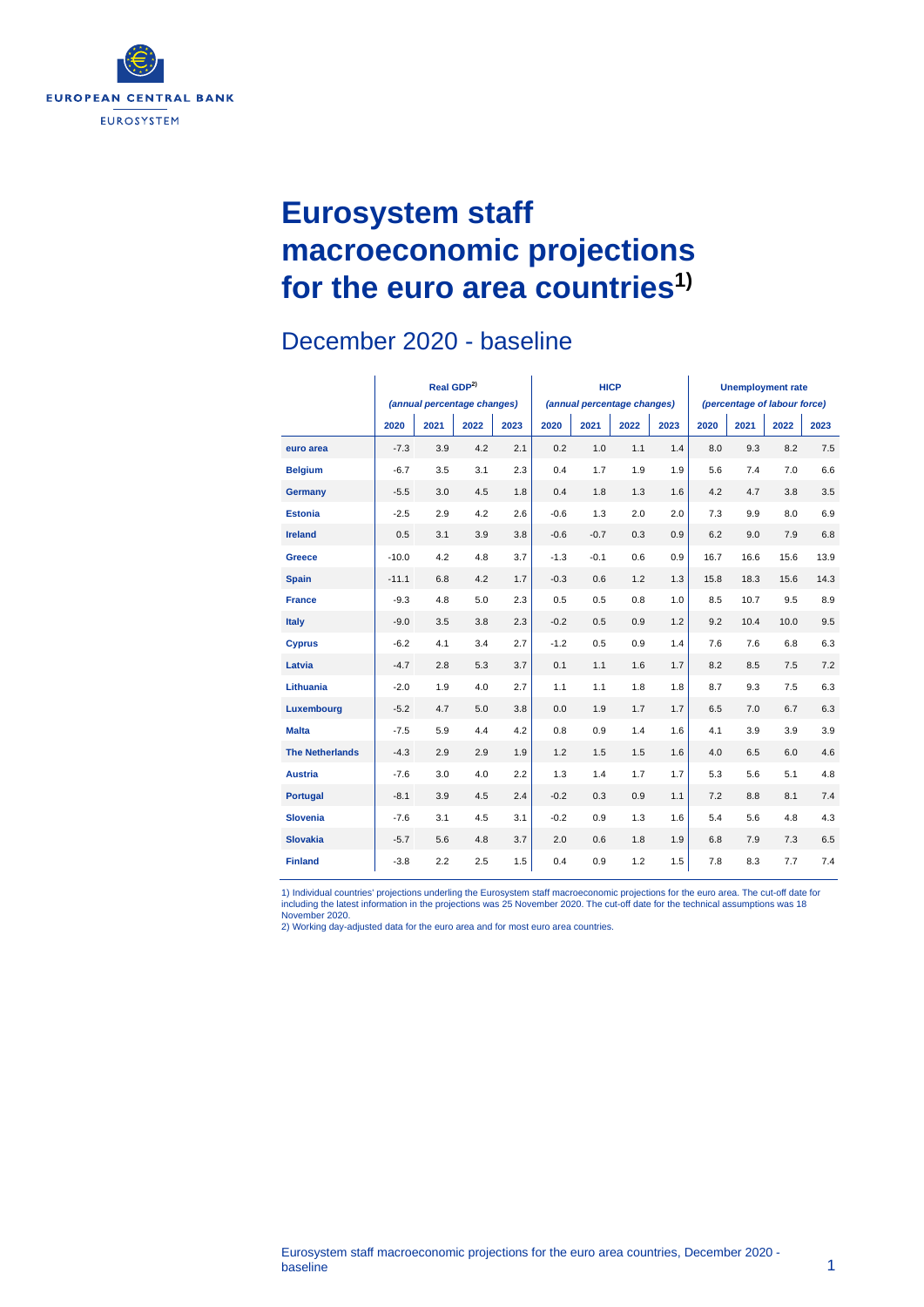

# **Eurosystem staff macroeconomic projections for the euro area countries1)**

#### December 2020 - severe scenario

|                        | Real GDP <sup>2)</sup><br>(annual percentage changes) |                          |                          |                          |                             | <b>HICP</b>              |                          |                          | <b>Unemployment rate</b>     |      |      |      |
|------------------------|-------------------------------------------------------|--------------------------|--------------------------|--------------------------|-----------------------------|--------------------------|--------------------------|--------------------------|------------------------------|------|------|------|
|                        |                                                       |                          |                          |                          | (annual percentage changes) |                          |                          |                          | (percentage of labour force) |      |      |      |
|                        | 2020                                                  | 2021                     | 2022                     | 2023                     | 2020                        | 2021                     | 2022                     | 2023                     | 2020                         | 2021 | 2022 | 2023 |
| euro area              | $-7.6$                                                | 0.4                      | 3.0                      | 2.9                      | 0.2                         | 0.7                      | 0.6                      | 0.8                      | 8.1                          | 10.3 | 9.9  | 9.4  |
| Belaium <sup>3)</sup>  | $\blacksquare$                                        | $\blacksquare$           | $\centerdot$             | $\overline{\phantom{a}}$ | ÷,                          | $\blacksquare$           | $\frac{1}{2}$            | $\overline{\phantom{a}}$ |                              | ÷,   |      |      |
| <b>Germany</b>         | $-5.7$                                                | $-0.2$                   | 3.2                      | 2.4                      | 0.4                         | 1.7                      | 1.1                      | 1.2                      | 4.3                          | 5.6  | 5.2  | 4.7  |
| <b>Estonia</b>         | $-3.1$                                                | $-1.8$                   | 4.3                      | 3.0                      | $-0.6$                      | 1.1                      | 1.4                      | 1.8                      | 7.4                          | 11.9 | 11.0 | 10.3 |
| <b>Ireland</b>         | 0.4                                                   | 1.2                      | 1.3                      | 2.6                      | $-0.6$                      | $-1.0$                   | $-0.3$                   | 0.7                      | 6.4                          | 12.5 | 10.4 | 8.7  |
| <b>Greece</b>          | $-11.0$                                               | 3.2                      | 4.5                      | 3.9                      | $-1.3$                      | $-0.5$                   | 0.4                      | 0.8                      | 16.9                         | 17.8 | 17.0 | 15.4 |
| <b>Spain</b>           | $-11.6$                                               | 4.2                      | 3.9                      | 1.5                      | $-0.3$                      | 0.5                      | 0.9                      | 1.1                      | 16.2                         | 20.5 | 18.1 | 17.6 |
| <b>France</b>          | $-9.5$                                                | $-0.7$                   | 3.7                      | 4.1                      | 0.5                         | $-0.5$                   | $-0.5$                   | 0.0                      | 8.5                          | 11.7 | 11.9 | 11.3 |
| Italy <sup>3)</sup>    | $\overline{\phantom{a}}$                              | $\overline{\phantom{a}}$ | $\overline{\phantom{a}}$ | $\overline{\phantom{0}}$ | $\overline{\phantom{a}}$    | $\overline{\phantom{a}}$ | $\overline{\phantom{a}}$ | $\overline{\phantom{a}}$ | $\overline{\phantom{a}}$     |      |      |      |
| <b>Cyprus</b>          | $-6.7$                                                | 1.8                      | 2.3                      | 2.7                      | $-1.3$                      | 0.0                      | 0.4                      | 1.2                      | 7.8                          | 9.0  | 8.1  | 7.3  |
| Latvia                 | $-5.0$                                                | 1.4                      | 4.8                      | 3.6                      | 0.1                         | 0.8                      | 1.2                      | 1.5                      | 8.2                          | 9.1  | 8.5  | 8.2  |
| Lithuania              | $-2.7$                                                | $-3.3$                   | 3.0                      | 3.5                      | 1.0                         | 0.8                      | 1.5                      | 1.7                      | 9.0                          | 11.9 | 10.5 | 8.5  |
| Luxembourg             | $-5.4$                                                | 0.0                      | 3.4                      | 5.4                      | 0.0                         | 1.7                      | 1.7                      | 1.7                      | 6.5                          | 7.3  | 7.0  | 6.6  |
| <b>Malta</b>           | $-9.4$                                                | 5.5                      | 3.6                      | 3.6                      | 0.8                         | 0.8                      | 1.1                      | 1.4                      | 4.4                          | 4.1  | 4.0  | 4.0  |
| <b>The Netherlands</b> | $-4.7$                                                | 0.2                      | 2.2                      | 1.8                      | 1.0                         | 0.7                      | 0.8                      | 0.9                      | 4.0                          | 6.9  | 7.4  | 6.6  |
| <b>Austria</b>         | $-7.9$                                                | $-0.9$                   | 3.6                      | 3.2                      | 1.3                         | 1.2                      | 1.2                      | 1.2                      | 5.3                          | 6.0  | 6.0  | 6.1  |
| <b>Portugal</b>        | $-8.2$                                                | 1.3                      | 3.1                      | 2.4                      | $-0.2$                      | 0.0                      | 0.6                      | 0.7                      | 7.2                          | 9.9  | 9.4  | 8.5  |
| <b>Slovenia</b>        | $-8.0$                                                | $-1.5$                   | 5.0                      | 3.8                      | $-0.2$                      | 0.7                      | 1.0                      | 1.4                      | 5.5                          | 6.2  | 5.7  | 5.2  |
| <b>Slovakia</b>        | $-6.0$                                                | 2.2                      | 3.7                      | 4.3                      | 2.0                         | 0.4                      | 1.4                      | 1.7                      | 6.9                          | 8.4  | 8.5  | 7.9  |
| <b>Finland</b>         | $-3.9$                                                | $-0.4$                   | 1.3                      | 1.8                      | 0.4                         | 0.6                      | 0.8                      | 1.0                      | 7.9                          | 8.9  | 8.8  | 8.4  |

1) Alternative scenarios (severe and mild) are based on different assumptions regarding the future evolution of the COVID-19 pandemic and the associated containment measures (se[e Box 3 of the projections article,](https://www.ecb.europa.eu/pub/projections/html/ecb.projections202012_eurosystemstaff%7Ebf8254a10a.en.html#toc7) entitled "Alternative scenarios for the euro<br>area economic outlook" and published on ECB's website on 10 December 2020). The cut-off d the projections was 25 November 2020. The cut-off date for the technical assumptions was 18 November 2020.<br>2) Working day-adjusted data for the euro area and for most euro area countries.<br>3) The national central bank did n